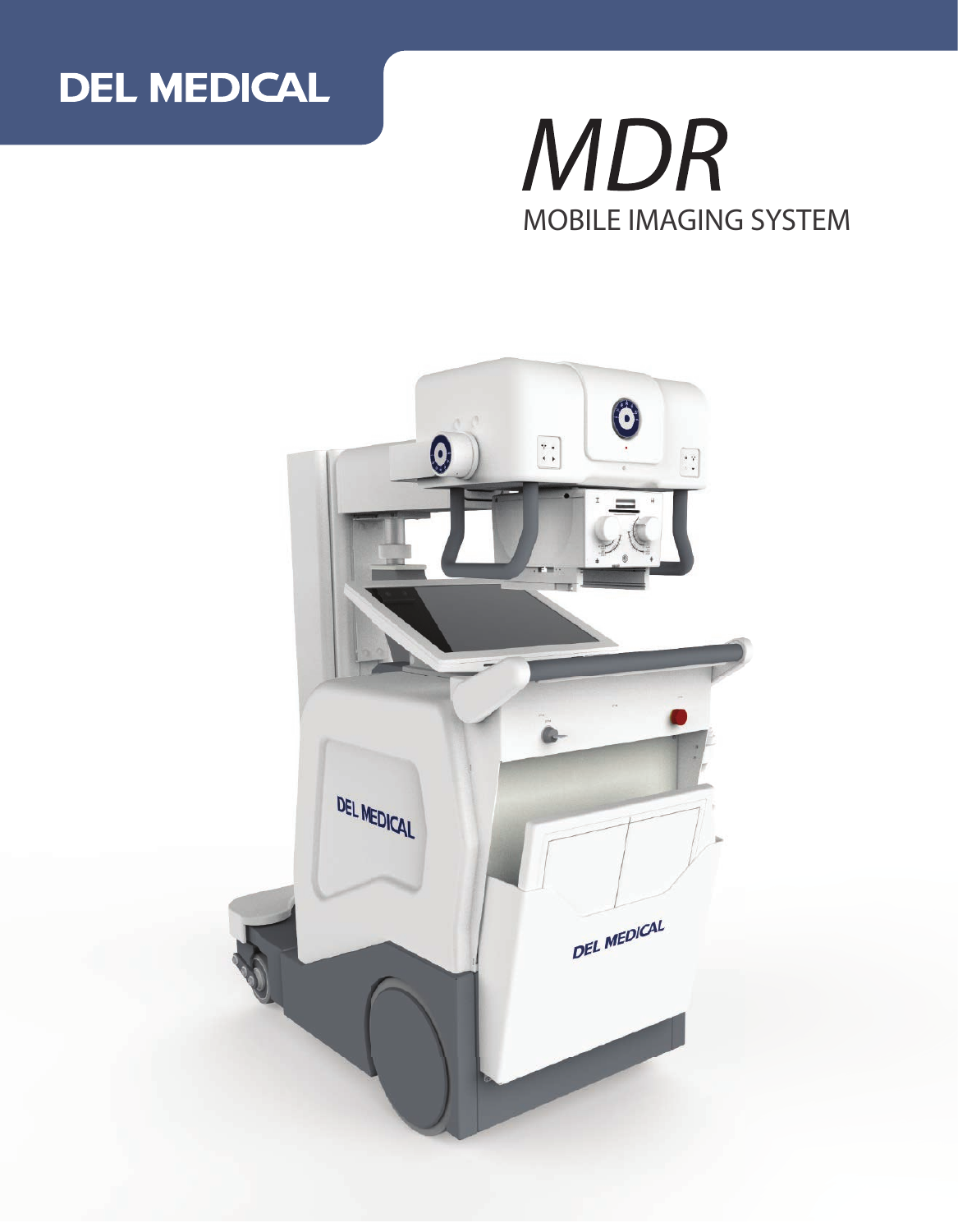# System Overview System Overview

## Impressive Power and Mobility

The MDR mobile imaging system was designed to handle a wide range of clinical applications in nearly any imaging environment, including intensive care units, hospitals, and orthopedic facilities.

Powered by an onboard 40kW high frequency generator, 300kHu X-ray tube, and the user-friendly DELWORKS image acquisition workstation, the MDR is intended to be an all-inclusive mobile imaging solution.

The MDR features a low profile collapsible column, telescoping tube head, extensive vertical travel, and precise rotational capabilities of column and tube head; this mobile system provides expert positioning while accessing patients.

### High performance detector options

The pairing of the mobile system and DELWORKS E-Series detectors gives users the highest level of mobile imaging from positioning to image acquisition. DELWORKS E-Series wireless detectors were designed to maximize workflow and minimize patient dose, without compromising image quality. These lightweight, durable detectors allow for fast positioning and readjustments.

With up to 8 hours of battery life and Automatic Exposure Detection (AED) technology, technologists can benefit from lasting power in even the most demanding medical facilities.

### Key Highlights



Compact, Collapsible Column Design



High Frequency 40kW Generator



Integrated DR Workstation



Lightweight, Wireless DR detectors



Motor Assisted Movement



Battery Powered



Dose Management Configurations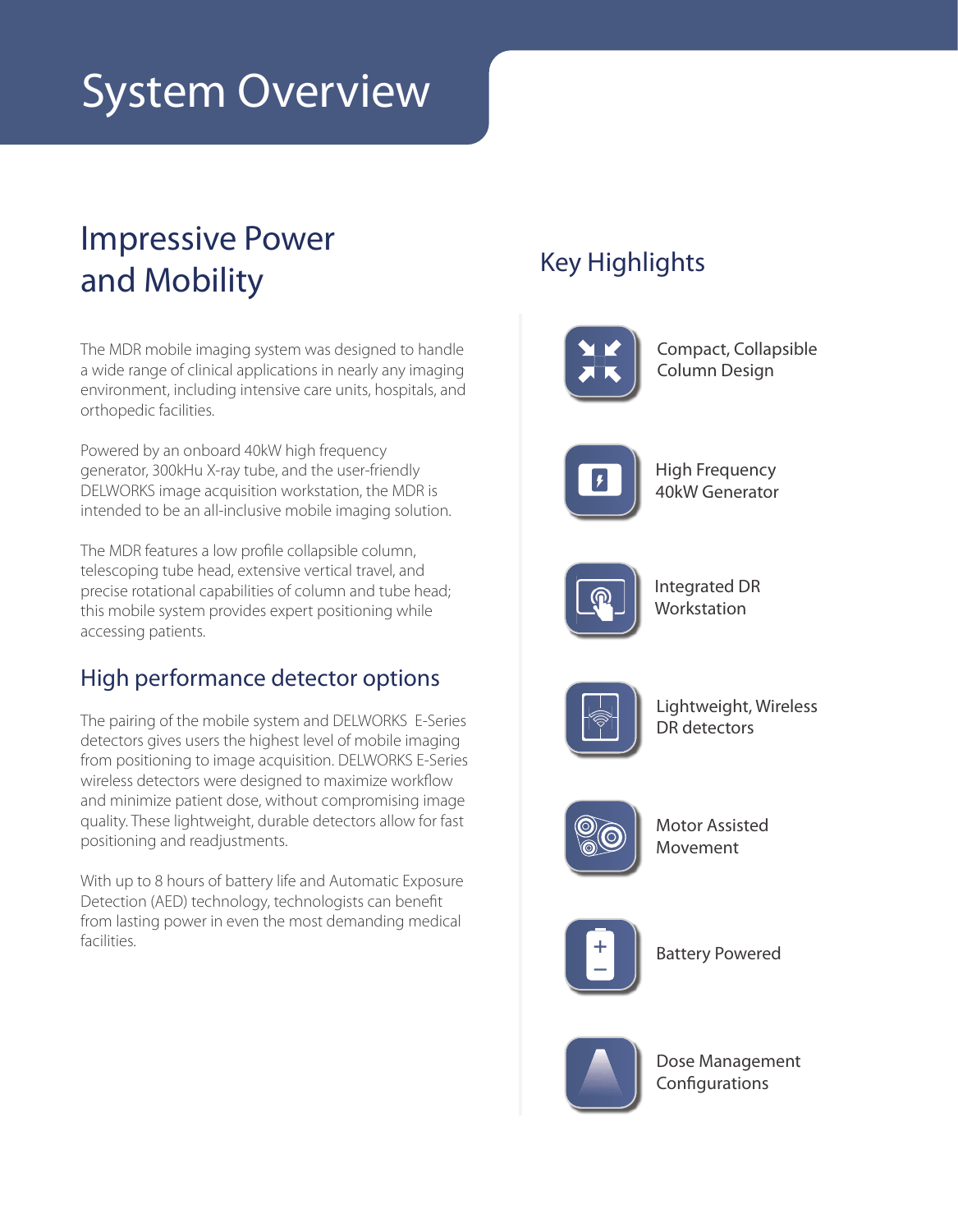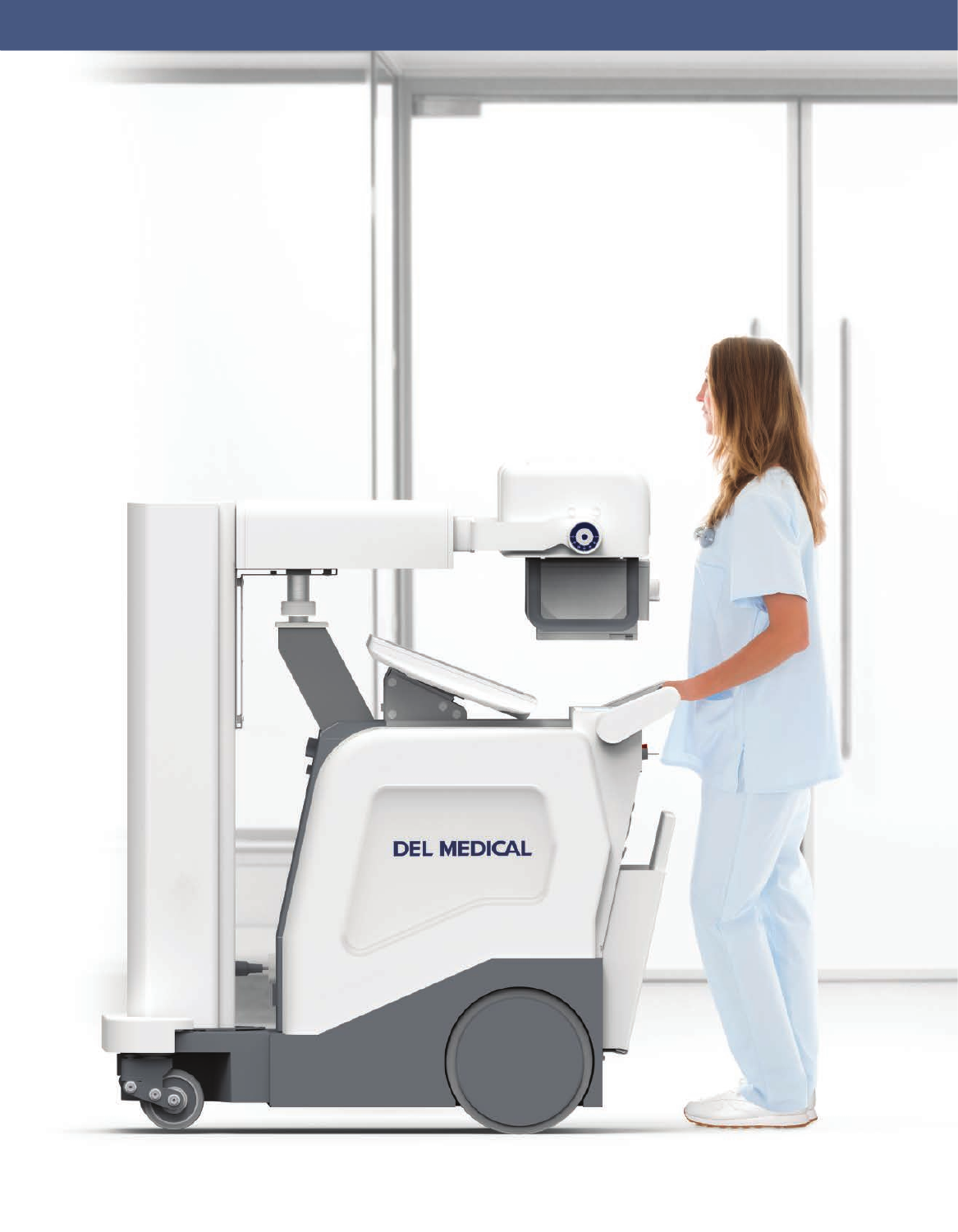# **System Features**

### Compact and agile

The slender, lightweight build of the MDR offers exceptional maneuverability, especially in tight spaces. Motor assisted drive adapts to the operator's preferred walking pace, creating smooth and predictable control. A comfortable, fail-safe drive handle ensures user confidence by automatically stopping system movements when released. The collapsible column of the MDR makes it easy for operators to navigate through crowded spaces without the visual obstruction of a standard column. A touch sensing anti-collision bumper is included to alert users of accidental contacts.





### Safe and convenient storage

The MDR provides users with a large storage area to comfortably hold and access all necessary accessories such as grids, additional batteries, and most importantly — DELWORKS E-Series DR detectors.

### Full-day battery life

The MDR features a lead-acid maintenance-free battery design that provides an entire 8 hours of movement and imaging, without requiring a charge. A power cord reel gives operators access to nearby outlets without dealing with tangled cords.

### Motor assisted inching

Advanced movement controls are conveniently placed on the tube head to allow subtle forwards, backward, right, and left movement to deliver added precision when setting up bedside examinations. This functionality prevents the need for the operator to return to the drive handle.

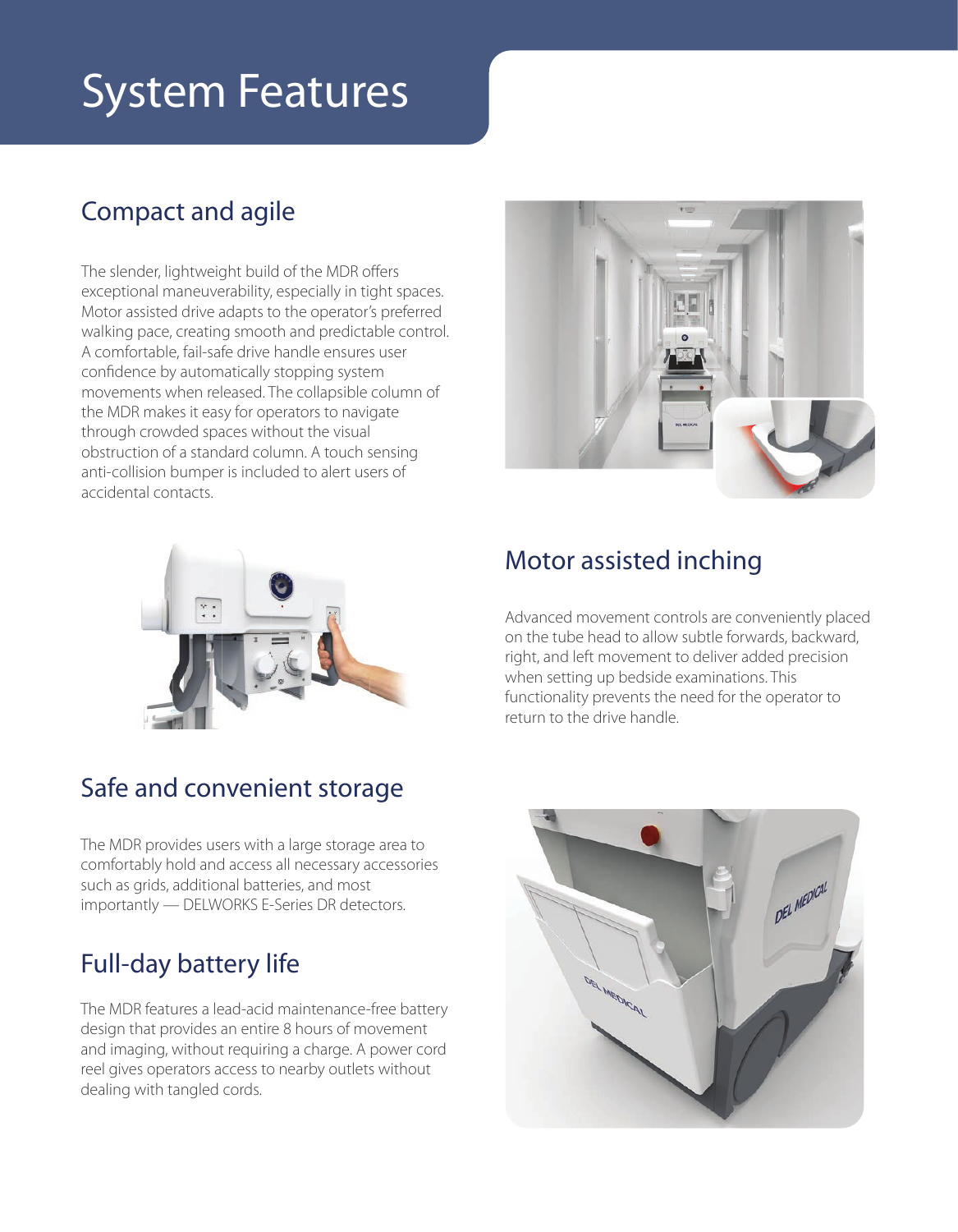

## System Movements







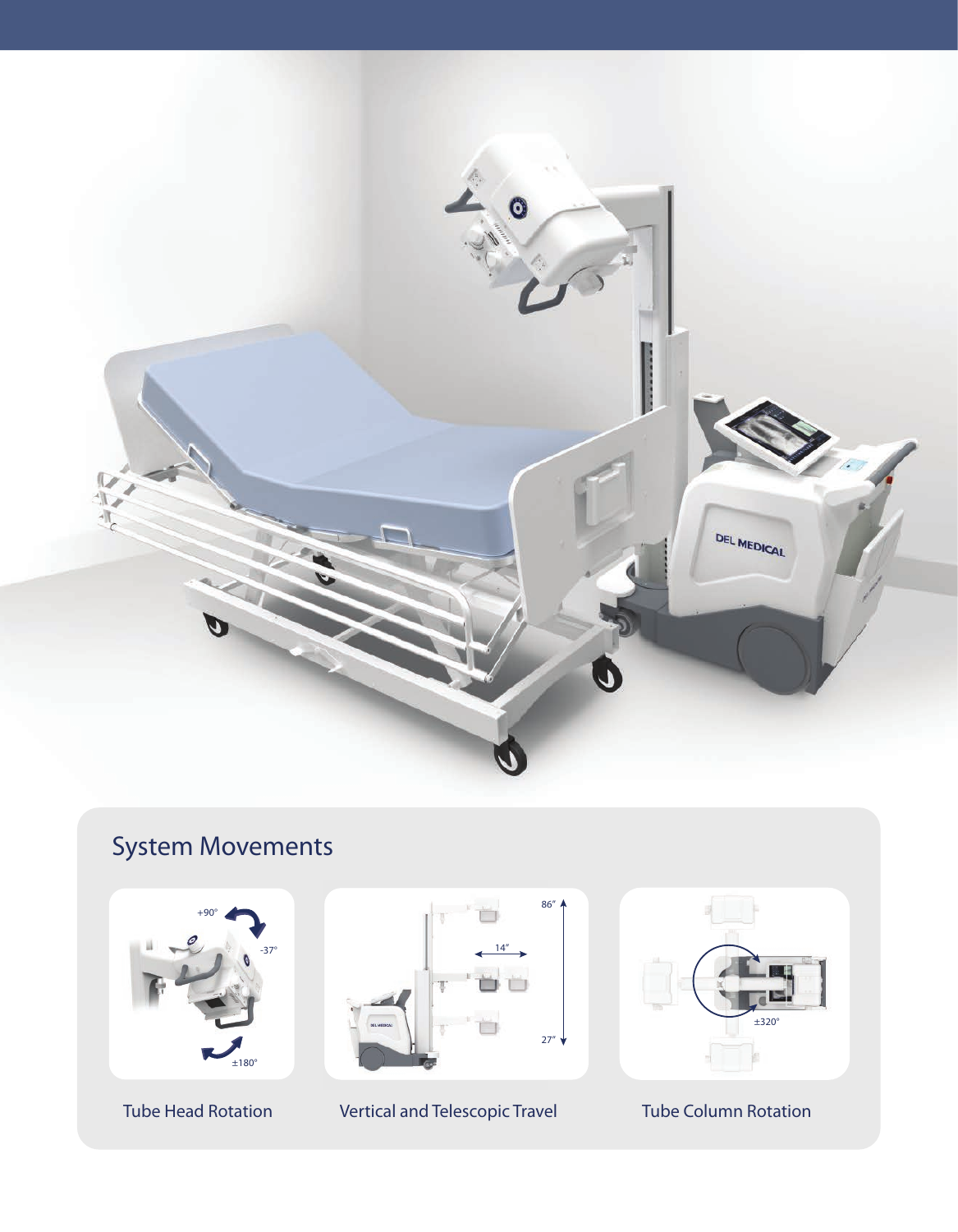## DR Features

### Outstanding Image Quality and Reduced Patient Dose

## **DELWORKS**

DELWORKS is a powerful image acquisition and processing software featuring a user-friendly interface that provides sophisticated and speedy medical imaging. Designed with complex system automation, DELWORKS aims to simplify the examination process by making difficult decisions for you.

Its advanced anatomical programming and image processing algorithms help optimize technologist productivity. DELWORKS strives to minimize human error and unwanted repeat exams to give technologists the highest quality image and lowest dose, with every exposure.

### Software Features

- Pre-exposure display of patient and procedure information, X-Ray generator exposure factors, status and control functions integrated within a single display screen
- $\blacktriangleright$  Exam-specific image processing algorithms automatically optimize images based on selected patient anatomy
- **Enhanced image processing parameters.** APR specific default values and manual adjustment, if desired
- ▶ Image rotation in 90° steps, horizontal mirroring, automatic and manual image cropping to collimated area



The MDR is compatible with E-Series wireless detectors, available in standard 14" x 17" and 24 cm x 30 cm sizes

- $\blacktriangleright$  Easy verification and correction of image laterality and patient orientation
- Intuitively add orientation markers and text comments directly to acquired images (pre-defined or free text)
- Detailed histograms of pixel density
- ▶ User selection of modified LUT (Look-Up Table) based on various exam types
- Manual adjustment of the LUT, window and level
- Effectively manage rejected images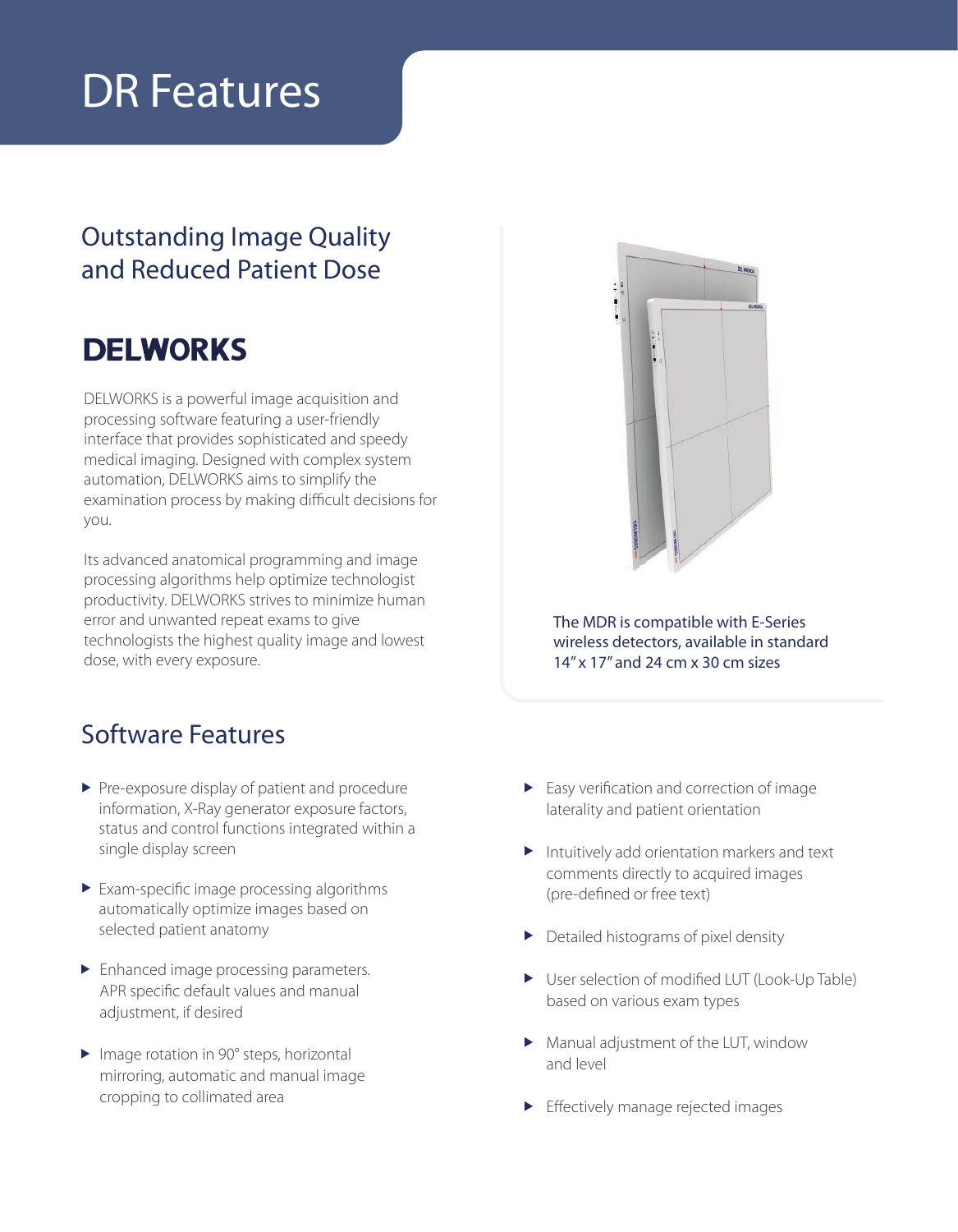### Single-user interface Single-user interface

The DELWORKS driven MDR workstation acts as a control hub by seamlessly integrating all system system components. This allows technologists to **easily view and continuously monitor all vital**  components. This allows technologists to easily view and continuously monitor all vital generator and detector information, directly from the large 19" touchscreen monitor. Its high contrast ratio and wide viewing angles provide technologists with superior viewing capability.